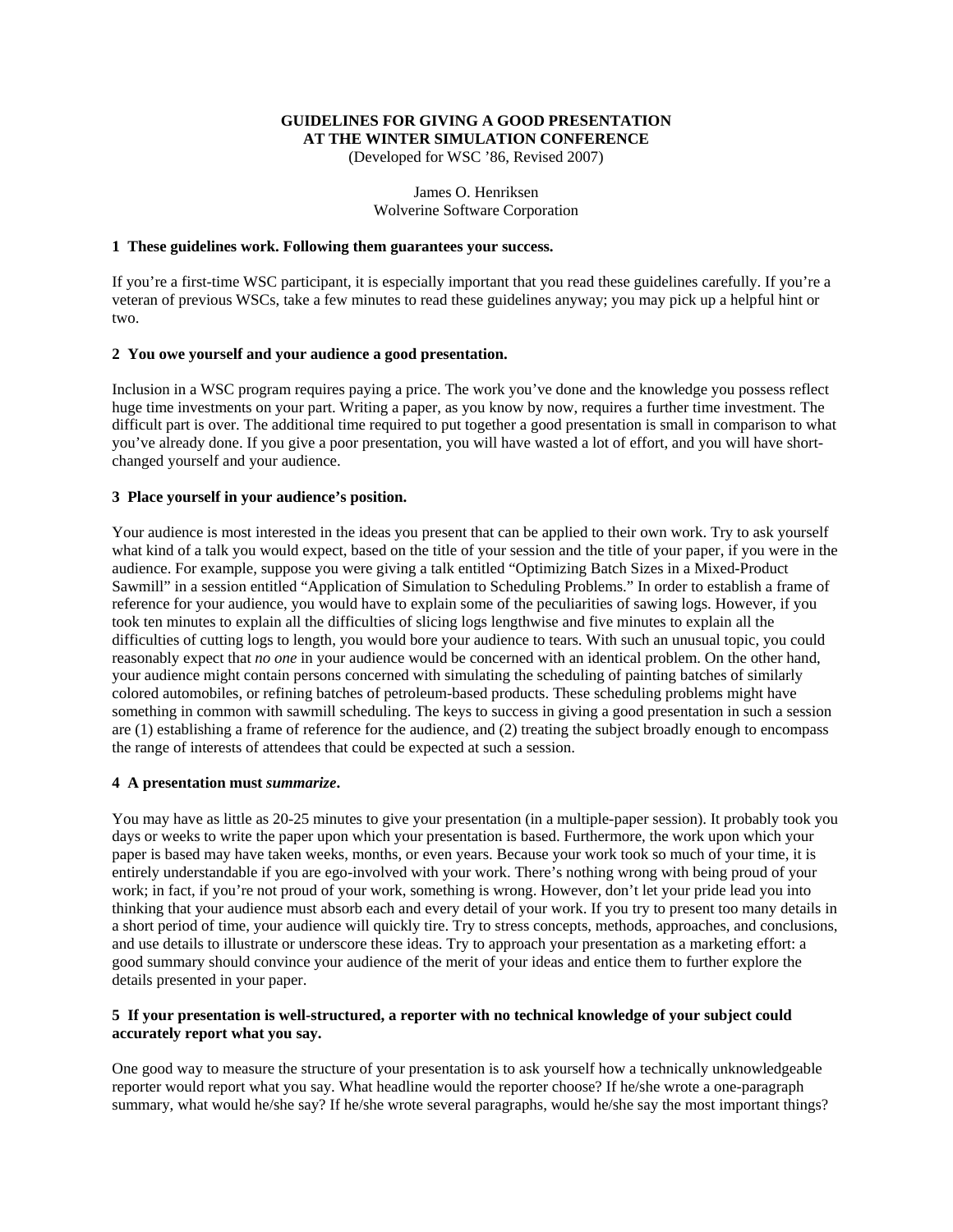If your presentation is well-structured, he/she would. A well-structured presentation should be like a Mozart concerto, providing structure that is evident and pleasing to the average listener, but simultaneously containing nuances that can be appreciated by the expert.

## **6 Allocate time spent on each topic in direct proportion to its importance.**

Make a list of the major ideas you plan to present, and assign a weight from 1 to 10 to each idea. Add up the total weights, and calculate the percentage of the total to be devoted to each idea. Multiply your total presentation time by each percentage to get the amount of time to be spent on each idea. In the sawmill example of Section 3, above, you might conclude that you should spend 20 percent of your time describing the technical details of sawing logs. If you are giving a 20-minute presentation, this means you should spend at most 4 minutes presenting this information.

## **7 Qualitative insights are more important than quantitative results**.

Suppose you are presenting a paper that explores two different strategies for reduction of variance in simulation outputs. Consider the following hypothetical presentation of results: In situations of type X, we found that strategy A was, on the average, twice as effective as strategy B; however, in situations of type Y, strategy A was 3.5 times as effective as strategy B. Over all the situations we studied, we found that strategy A was never less than 1.5 times as effective as strategy B. Therefore, we recommend the use of strategy A. Backed up by some illustrative details, the above presentation is one that an audience would be far likelier to remember than an exhaustive presentation of tables of data.

#### **8 Your audience's interest level will be highest at the beginning and the end of your presentation. Therefore, a good introduction and a good summary of conclusions are of paramount importance.**

There's a time-honored formula for giving a good talk:

Tell 'em what you're going to tell 'em. Tell 'em. Tell 'em what you told 'em.

Your audience's attention will be high at the beginning of your talk. No matter how good your presentation is, your audience's attention will diminish somewhat during the body of your talk. However, when you utter the magic words "in conclusion," their attention will rise again. Use this knowledge to make your big points at the beginning and end of your talk, and keep things moving in the middle.

## **9 Use slides to visually reinforce your spoken words.**

At any given point in time, your audience will have two senses with which to absorb your presentation: sight and sound. Touch, taste, and smell won't come into play. (At least, we hope not.) Don't overemphasize the importance of the spoken word; give equal importance to visual aids. One good criterion for measuring the quality of your slides is to go through them in sequence and ask whether your major themes are readily apparent with no spoken words. Similarly, a good criterion for measuring the quality of your spoken words is to try your talk with no slides. These are harsh tests, because neither the spoken word nor your slides are adequate alone. If your spoken words and slides are both strong individually, then all that remains is to be sure they are properly coordinated, and this is very easy to do.

#### **10 Have a good reason for showing each and every slide you use.**

For each slide you use, ask yourself "Why am I showing this slide?" Having done so, ask yourself whether the slide achieves your objective in the best possible manner. For example, if your reason for showing a table of results is to illustrate several key values, you may find that you have to point out these values, in order to distinguish them from values of little or no interest in the table. If so, you would be much better off if you designed a slide that shows only the important values and reinforces the spoken words you would use to describe the significance of the results, in the spirit of Section 7.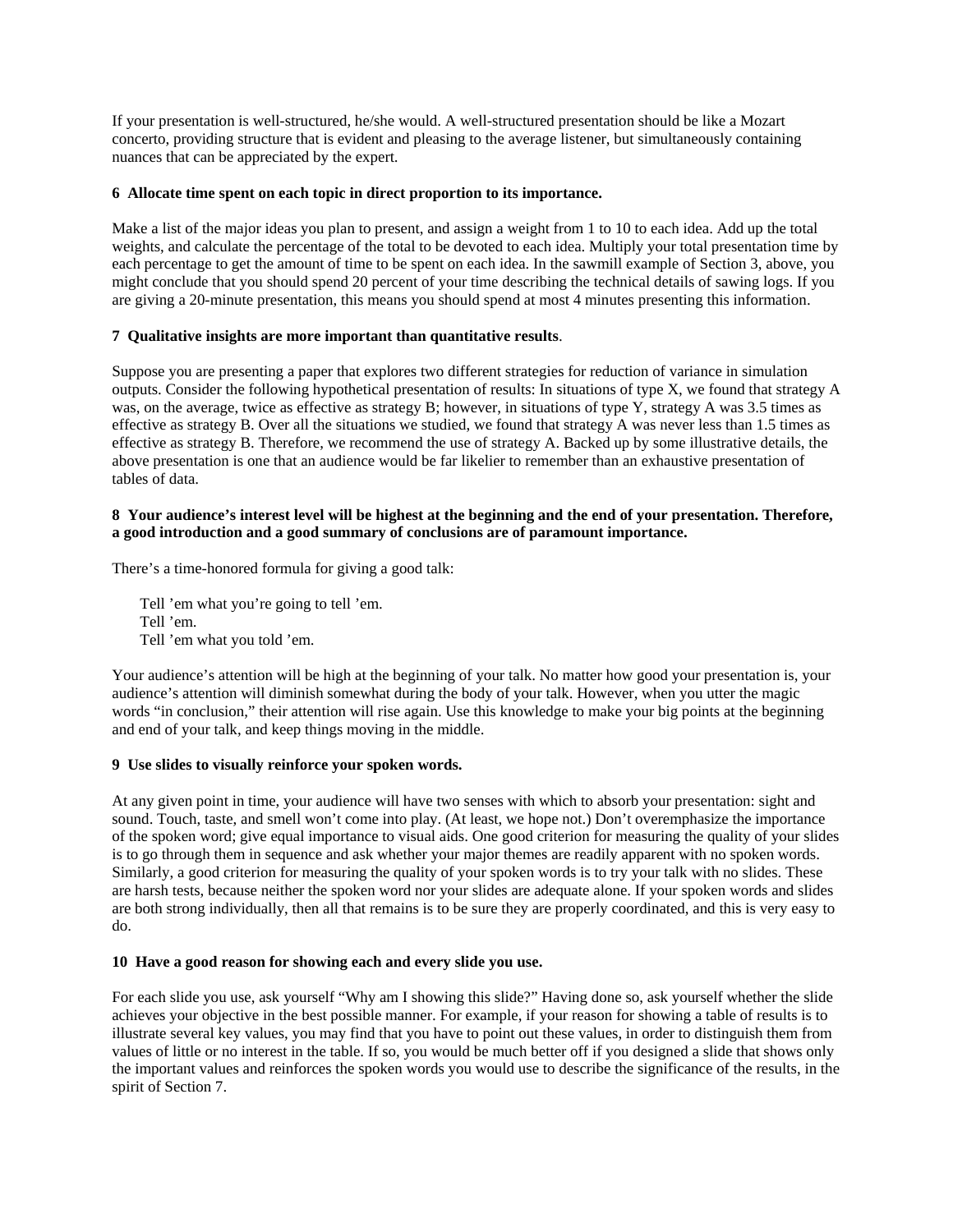## **11 Use** *active* **titles on your slides.**

Consider the following two titles:

On the average, strategy A was twice as effective as strategy B.

versus

Results

The former title is superior to the latter for four reasons:

1. The former title directly states the reason for showing the slide. (See Section 10.)

2. The former title provides visual reinforcement of your spoken words. (See Section 9.)

3. The former title presents a qualitative conclusion, while the latter merely serves as a label for data. (See Section 7.)

4. For all of the above reasons, the former title better satisfies the "reporter" criterion of Section 5 than does the latter.

## **12 Space your slides evenly over time.**

For a typical WSC presentation, the average time per slide should be 1–2 minutes. If you flip slides too frequently, there's not enough time for ideas to sink in. This can be extremely frustrating for your audience. On the other hand, if you talk about a single slide for more than several minutes, you strain the attention span of the audience. Practice the timing of your presentation. If you find that you spend more than several minutes on a single slide, consider making several more detailed slides.

## **13 Slides must be readable. Don't flout the laws of optics.**

A good guideline for how much you can include on a slide is to use no more than twenty lines of text. If you need to show computer output, be very selective. Show only those portions of the output that help you make your point. Do *not* show dozens of numbers and point out one or two as being the ones of interest. Show the ones of interest, period. Summarize! (See Section 4.) Present qualitative conclusions! (See Section 7.)

#### **14 Slides must be comprehensible. Say only what's important.**

A slide can be optically readable, but still be incomprehensible. Complicated mathematical formulae can be too difficult to be absorbed in the  $1-2$  minute interval during which a slide is shown. It is much better to say:

There is a closed-form solution for problems of type X.

- It was devised by Jones in 1970.
- It is easily implemented as a simple  $C_{++}$  function.
- It allows us to compute all the needed values."

than to display a complicated formula and say

Here we see the well-known closed-form solution due to Jones.

#### **15 Relate your work to the work of others.**

The human mind organizes facts by noting similarities and differences. The insights you communicate to your audience will be maximized if you can emphasize similarities with, and differences from, ideas with which your audience is already familiar. (See Section 3.) If you are participating in a multiple-paper session, you can find the other authors' papers in advance of the session in the Proceedings. At a bare minimum, read the other papers, and try to include some remarks about how the other authors' work relates to your own. If at all possible, attend the